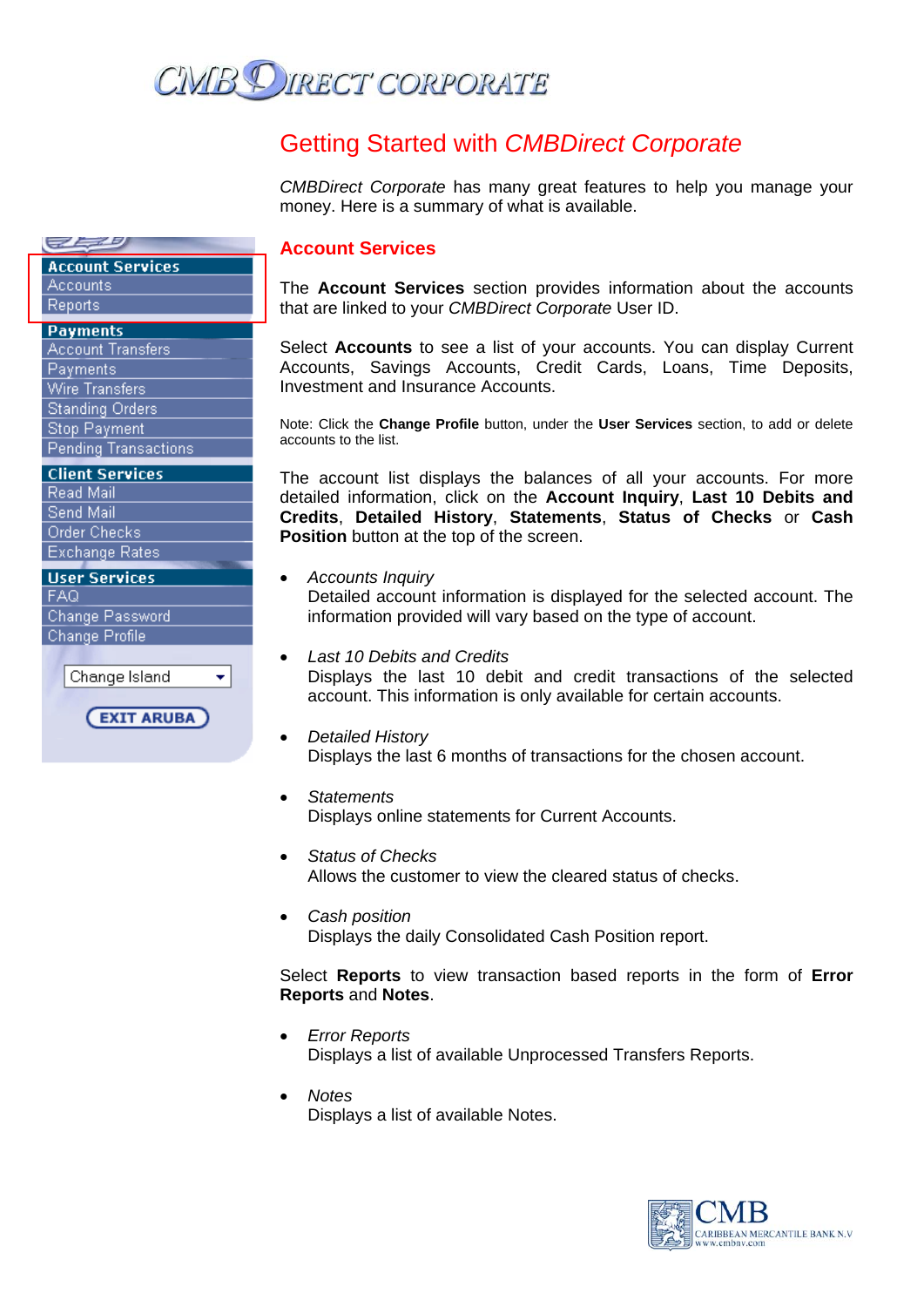

**Account Services** 

Accounts

*ELEB* 

## Reports

| Payments                    |
|-----------------------------|
| <b>Account Transfers</b>    |
| Payments                    |
| <b>Wire Transfers</b>       |
| <b>Standing Orders</b>      |
| <b>Stop Payment</b>         |
| <b>Pending Transactions</b> |

**Client Services** 

Read Mail Send Mail Order Checks **Exchange Rates** 

**Liser Services** 

**FAQ** Change Password Change Profile

> Change Island  $\bullet$

> > **EXIT ARUBA**

#### **Payments**

The **Payments** section allows the user to control payments and transfers between their own accounts or payments to others, both locally and internationally.

Select **Account Transfers** to transfer money between your own accounts. Select **Payments** to make local payments. Select **Wire Transfers** to make international payments. Select **Standing Orders** to setup recurring payments. Select **Pending Transactions** to view and authorize payments that need additional authentication before processing.

• *Account Transfers* 

Select **Account Transfers** to transfer money between your own accounts. A **Standard** Account Transfer executes in real-time and requires available funds in the debit account. A **Group Balance** Account Transfer (requires enrollment) executes periodically throughout the business day and requires sufficient funds on a group balance level. Transfers assume the currency of the debit account.

#### • *Payments*

Select **Payments** to make a local payment. Click **Create New Group** to create your Payment Group and add beneficiaries. Click **Send File** to upload an FEP File.

#### • *Wire Transfers*

Select **Wire Transfers** to pay bills or send funds internationally. Wire transfer requests can be saved in Wire Groups for later use. Click **Create New Group** to create a new Wire Group and add beneficiaries.

• *Standing Orders* 

Select **Standing Orders** to setup recurring local payments. Standing Orders can be made to beneficiaries from the **Bank List**, or you can create your own beneficiaries.

#### • *Stop Payment*

Select **Stop Payment** to request the stop payment on an issued check, in case the check has been lost or stolen.

#### • *Pending Transactions*

Select **Pending Transactions** to view **Pending Standard Transfers**, **Pending Payments & Group Transfers** and **Pending Standing Orders** that need additional authorization. Select the transaction category from the submenu to verify and/or authorize Pending Transactions.